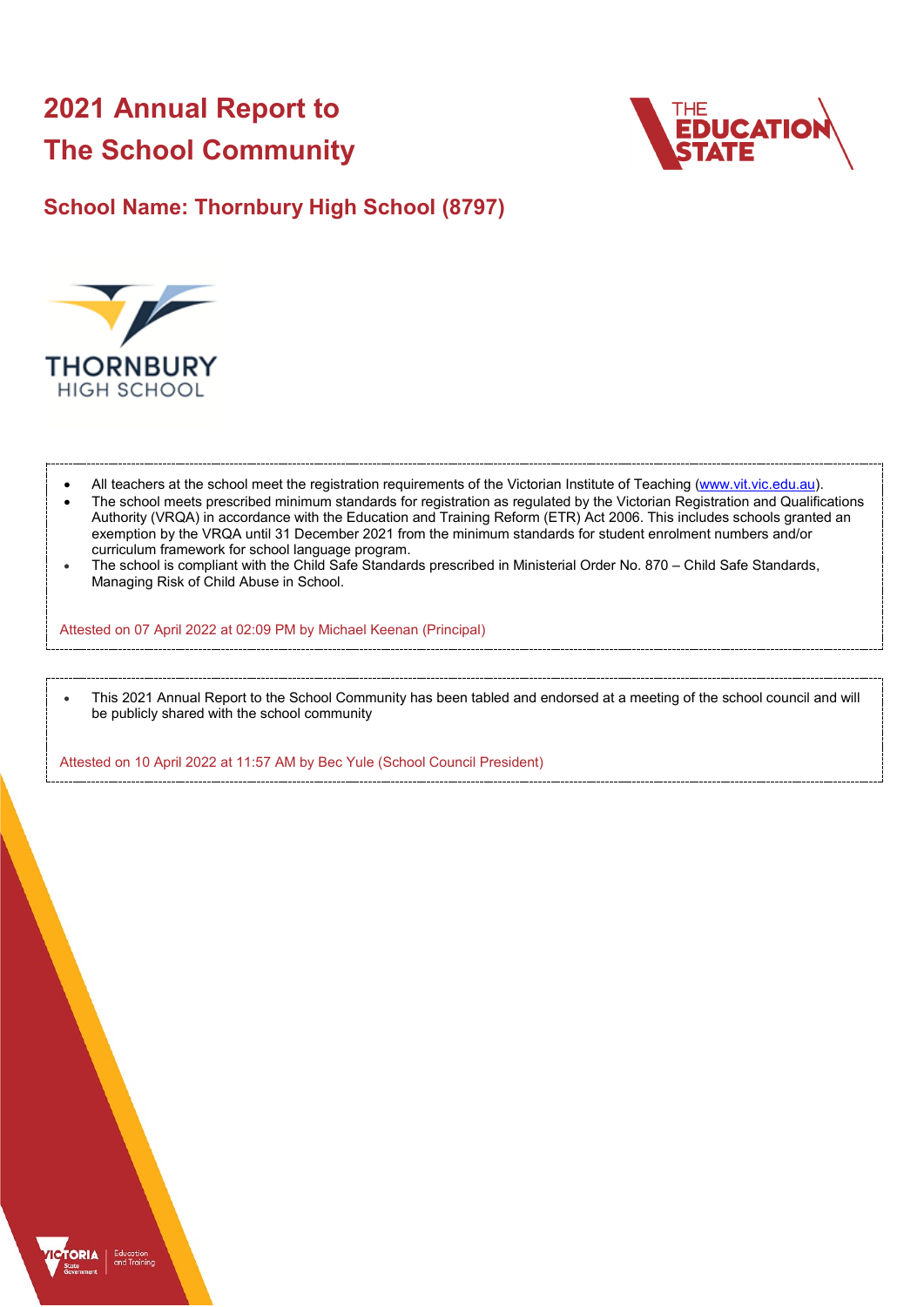

# How to read the Annual Report

## What does the *'About Our School'* commentary section of this report refer to?

The 'About our school' commentary provides a brief background on the school, an outline of the school's performance over the year and future directions.

The 'School Context' describes the school's vision, values and purpose. Details include the school's geographic location, size and structure, social characteristics, enrolment characteristics and special programs.

The 'Framework for Improving Student Outcomes (FISO)' section includes the improvement initiatives the school has selected and the progress they have made towards achieving them through the implementation of their School Strategic Plan and Annual Implementation Plan.

## What does the *'Performance Summary'* section of this report refer to?

The Performance Summary includes the following:

#### **School Profile**

- student enrolment information
- the school's 'Student Family Occupation and Education' category
- a summary of parent responses in the Parent Opinion Survey, shown against the statewide average for Secondary schools
- school staff responses in the area of School Climate in the School Staff Survey, shown against the statewide average for Secondary schools

#### **Achievement**

- English and Mathematics for Teacher Judgements against the curriculum
- English and Mathematics for National Literacy and Numeracy tests (NAPLAN)
- all subjects for Victorian Certificate of Education (VCE) examinations

#### **Engagement**

Student attendance and engagement at school, including:

- how many Year 7 students remain at the school through to Year 10
- how many exiting students go on to further studies or full-time work

#### **Wellbeing**

Student responses to two areas in the Student Attitudes to School Survey:

- Sense of Connectedness
- Management of Bullying

Results are displayed for the latest year and the average of the last four years (where available). As NAPLAN tests were not conducted in 2020, the NAPLAN 4-year average is the average of 2018, 2019 and 2021 data in the 2021 Performance Summary.

## Considering COVID-19 when interpreting the Performance Summary

The Victorian community's experience of COVID-19, including remote and flexible learning, had a significant impact on normal school operations in 2020 and 2021. This impacted the conduct of assessments and surveys. Readers should be aware of this when interpreting the Performance Summary.

For example, in 2020 and 2021 school-based surveys ran under changed circumstances, and NAPLAN was not conducted in 2020. Absence and attendance data during this period may have been influenced by local processes and procedures adopted in response to remote and flexible learning.

Schools should keep this in mind when using this data for planning and evaluation purposes.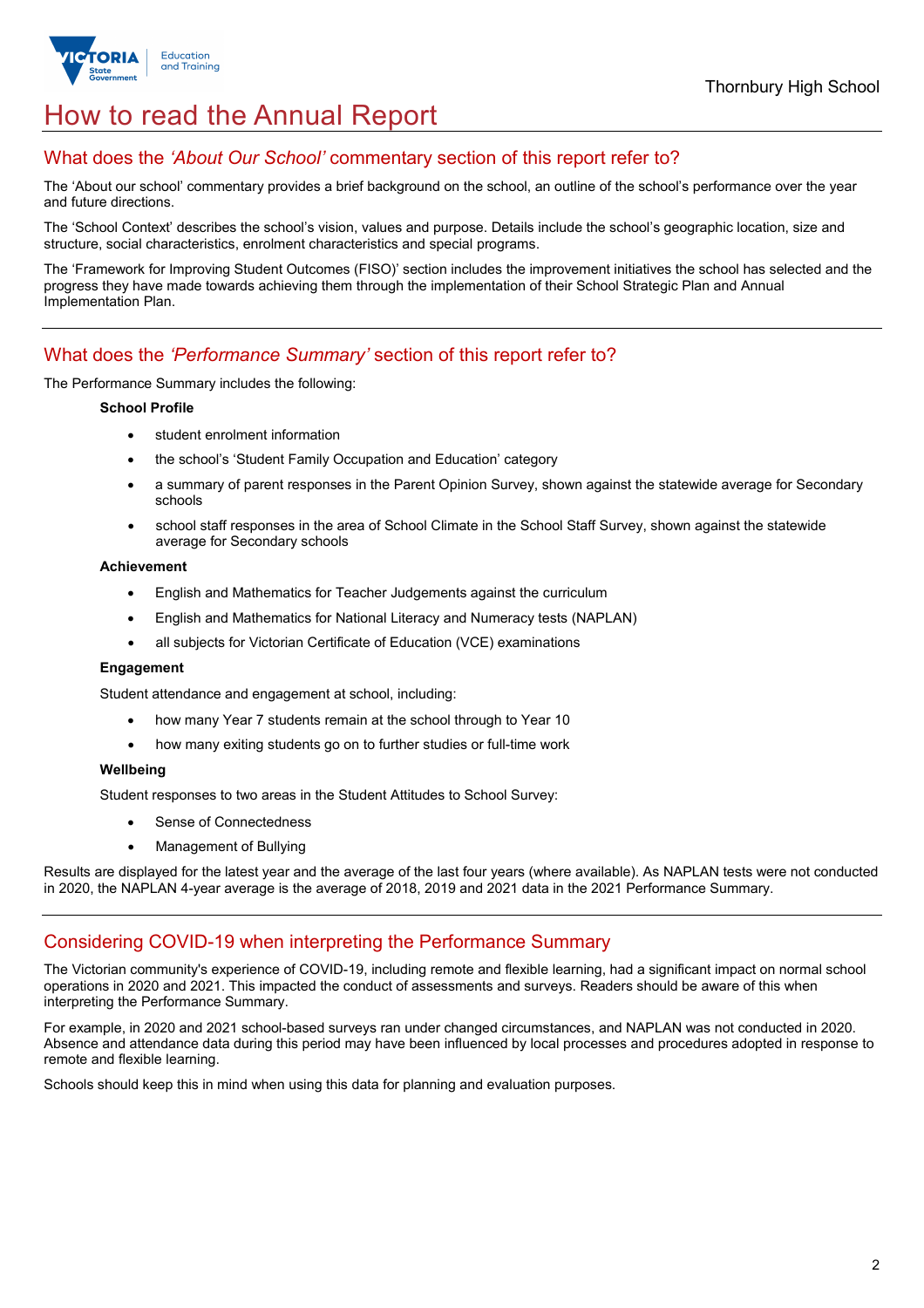

# How to read the Annual Report (continued)

### What do *'Similar Schools'* refer to?

Similar Schools are a group of Victorian government schools with similar characteristics to the school.

This grouping of schools has been created by comparing each school's socio-economic background of students, the number of non-English speaking students and the school's size and location.

## What does *'NDP'* or '*NDA*' mean?

'NDP' refers to no data being published for privacy reasons or where there are insufficient underlying data. For example, very low numbers of participants or characteristics that may lead to identification will result in an 'NDP' label.

'NDA' refers to no data being available. Some schools have no data for particular measures due to low enrolments. There may be no students enrolled in some year levels, so school comparisons are not possible.

Note that new schools only have the latest year of data and no comparative data from previous years. The Department also recognises unique circumstances in Specialist, Select Entry, English Language, Community Schools and schools that changed school type recently, where school-to-school comparisons are not appropriate.

## What is the *'Victorian Curriculum'*?

The Victorian Curriculum F–10 sets out what every student should learn during his or her first eleven years of schooling. The curriculum is the common set of knowledge and skills required by students for life-long learning, social development and active and informed citizenship.

The Victorian Curriculum is assessed through teacher judgements of student achievement based on classroom learning.

The curriculum has been developed to ensure that school subjects and their achievement standards enable continuous learning for all students, including students with disabilities.

The 'Towards Foundation Level Victorian Curriculum' is integrated directly into the curriculum and is referred to as 'Levels A to D'.

'Levels A to D' may be used for students with disabilities or students who may have additional learning needs. These levels are not associated with any set age or year level that links chronological age to cognitive progress (i.e., there is no age expected standard of achievement for 'Levels A to D').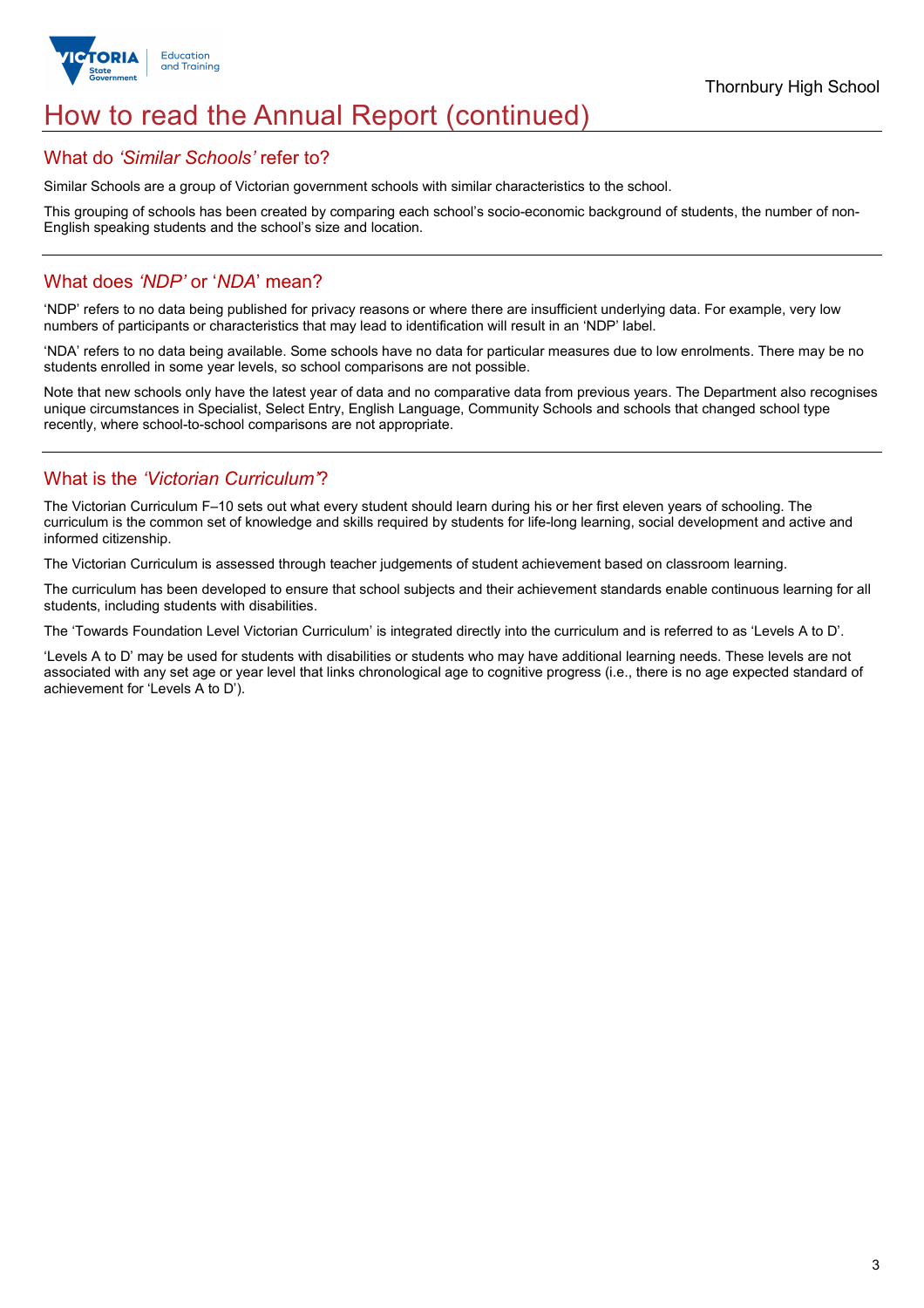

# **About Our School**

## School context

### Our vision

Thornbury High School champions innovation and academic excellence in a supportive, inclusive environment. An extensive academic and co-curricular program aims to foster and inspire respectful, resilient young people ready to face a rapidly-changing world.

Our vision centres around fundamental knowledge, skills and experiences:

- \* Literacy and numeracy capabilities for lifelong learning
- \* Rich science, technology and arts experiences
- \* Leadership through humanities, languages and physical education
- \* Success in a digital world
- \* Enterprise skills to problem solve, think critically and creatively, communicate and collaborate
- \* Our place in a global community

#### Our values

'Achievement and Excellence'. Our motto, visible in all our actions, represents what is critical to the education of the whole person. We value the fundamental attributes of a vibrant, quality education:

- \* Effort and achievement in all aspects of school life
- \* Active engagement in learning
- \* Connectedness, resilience and wellbeing
- \* Celebration of diversity

Thornbury High School is situated approximately 8 kilometres to the north-east of Melbourne. The school's enrolment in 2021 was 1070, including 33 international students from predominantly China and Vietnam. We have a diverse student community with cohorts of English as Additional Language (EAL) students, Koorie students and students funded under the Program for Students with a Disability (PSD). The school has a relationship with Croxton Special School which has a campus called the Transition Learning Centre (TLC) situated on Thornbury High's site as part of an inclusive education model. The school runs an International Student Program with students primarily entering at Year 10.

In 2021 the school had 4 Principal class, 71 equivalent full time teachers and 22 Educational Support Staff, including an Aboriginal Coordinator funded by the Wirrpanda Foundation, working together to achieve the vision outlined above.

## Framework for Improving Student Outcomes (FISO)

In 2020 the school began the year with a focus on implementing a new strategic plan with three clear goals:

- \* To improve student achievement in all areas of learning across the school
- \* To increase the active engagement of all students in their learning
- \* To develop the connectedness, resilience and wellbeing of all students

Some of the associated AIP actions were modified as we moved into remote learning (including two forced school closures). The primary focus of our professional learning was on the skills, knowledge and applications required to implement remote learning. We sought regular feedback from students, teachers and parents and carers as remote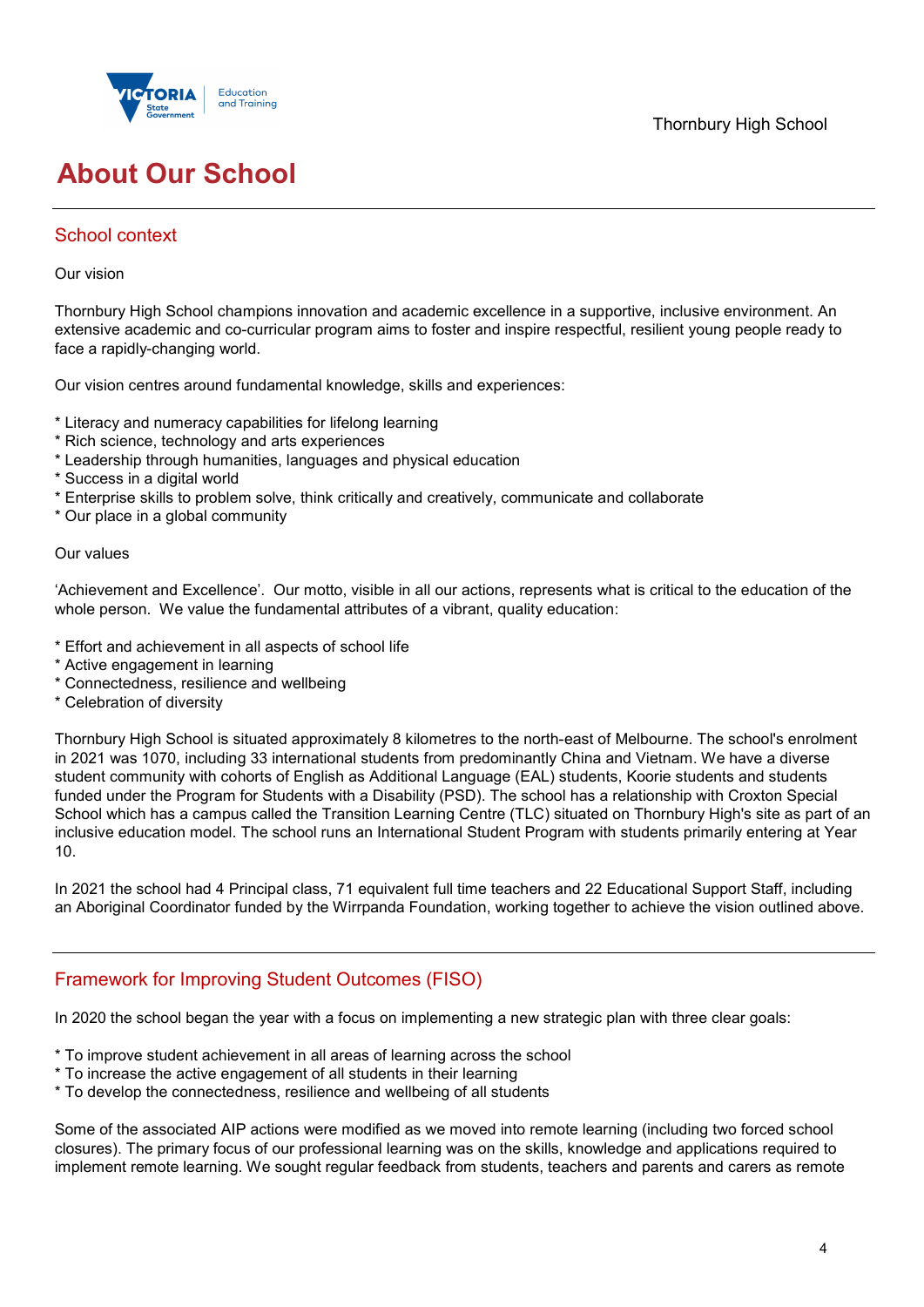

learning continued and made adjustments to our program accordingly.

## Achievement

One of the school's key aims in recent years has been to sustain improvement in VCE results. The average VCE study score at THS has been at or above state average since 2017

In 2021:

10% of students achieved ATARs of 90 and above 30% of students achieved ATARs of 80 and above 93% of students received one of their first 3 tertiary preferences 70% of students received their first tertiary preference

While the median study score slipped to 29 in 2021, the mean increased slightly to 29.58 and the percentage of study scores 40 and above increased significantly from 3.6% to 6.3%. Given the challenges of 2020 and 2021, the community was justifiably proud of the achievements of the 2021 cohort.

2021 NAPLAN results also showed positive achievement and growth. The percentage of students in the top 3 bands in reading, writing and numeracy remains above state average. The percentage of students making high learning gain from Years 7-9 in reading, writing and numeracy was the same or higher than similar schools.

Our PSD students made measurable learning progress and worked well towards achieving their IEP goals.

## Engagement

Student absence was well below state average for 2021 and the 4-year average is also below state average. This has been underpinned by a structured approach to track attendance more frequently with earlier interventions, and a greater focus on teachers acknowledging positive student behaviour. This approach was critically important again during a year of significant periods of remote learning, supported by the school's year level support teams engaging regularly with year level cohorts and intervening early at the individual level when concerns emerged.

There was a concerted effort to maintain key school events during periods of onsite learning wherever possible, including the annual Swimming and Athletics carnivals. Attendance at these events were some of the highest on record.

While the Year 12 Formal had to be cancelled, the school was able to hold an in-person Year 12 Graduation in December for students and their families, a fitting celebration for their remarkable efforts in the circumstances.

## **Wellbeing**

Health and wellbeing supports were again prioritised for staff, students and their families at Thornbury High. The school sought input from all sections of the community during both remote learning periods through locally-developed surveys and then created engagement and wellbeing activities to meet the needs that emerged. Practical activities that could engage students during remote learning or the period of being onsite were prioritised.

The school invested time and resources in to developing the THS Wellbeing Framework, scoped and sequenced with progression from Years 7–12. The framework is based on Dr Toni Noble's positive education PROSPER model which provides a road map for evidence-based school and classroom practices that build student wellbeing and student engagement in learning and further strengthens our safe and supportive learning community. The percentage endorsement from students of the school's management of bullying remains significantly above state and similar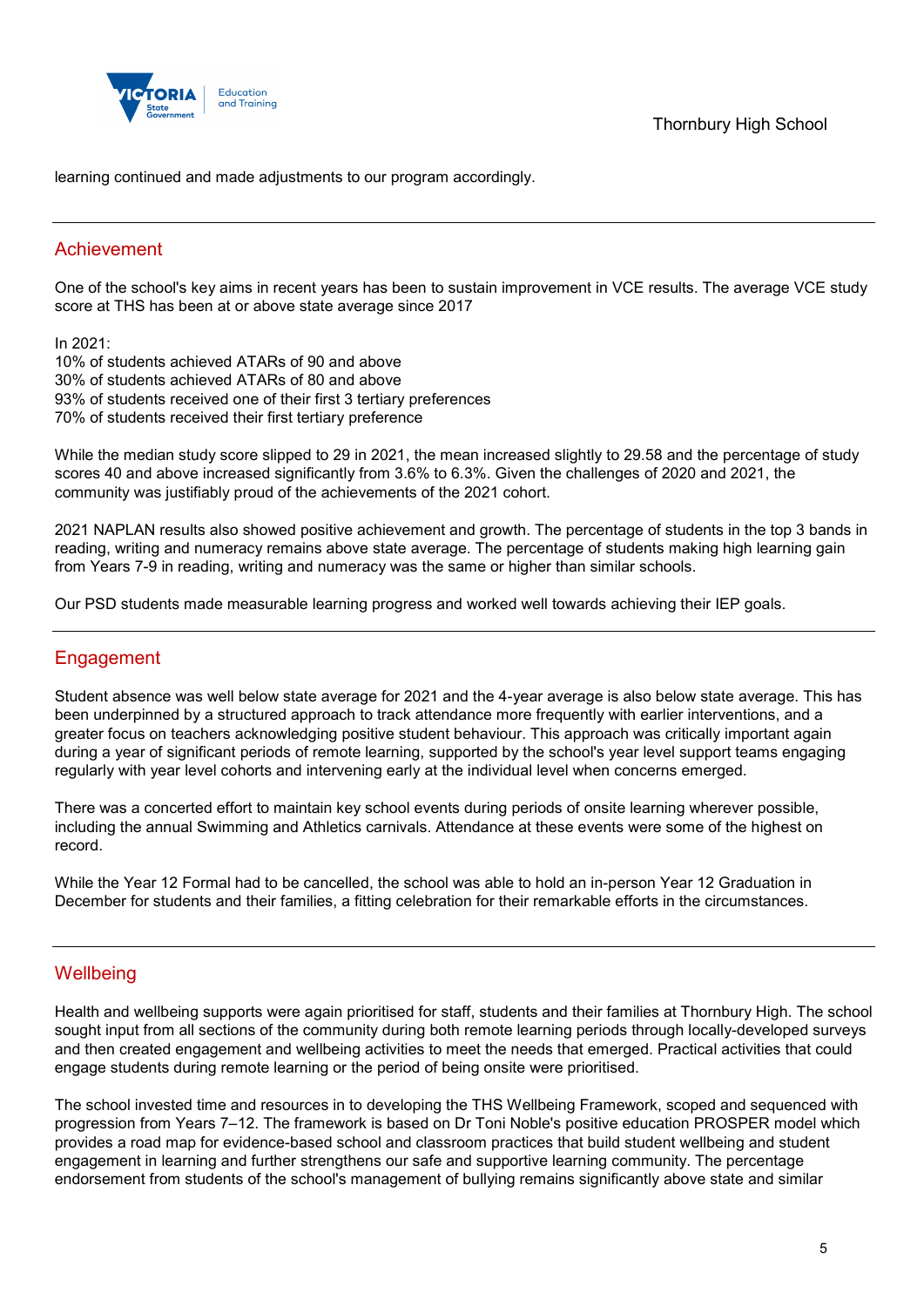

Thornbury High School

schools' averages.

## Finance performance and position

The 2021 annual results show a small deficit of \$143,878, however when considering the carried forward funds from 2020, Thornbury High ran an overall surplus.

The school received equity funding that helped support literacy and numeracy intervention programs and the continued funding of the school's wellbeing team which includes a full-time Student Wellbeing Coordinator.

Other sources of funding included uniform sales and fundraising from the Music Parents Committee which supports our unique free instrumental music tuition for every Year 7 and 8 student. The school also managed to hire the school's sporting facilities during period when restrictions. allowed. Hire of the school's classroom facilities outside of normal school hours was significantly affected by COVID restrictions.

> **For more detailed information regarding our school please visit our website at [https://www.thornburyhs.vic.edu.au](https://www.thornburyhs.vic.edu.au/)**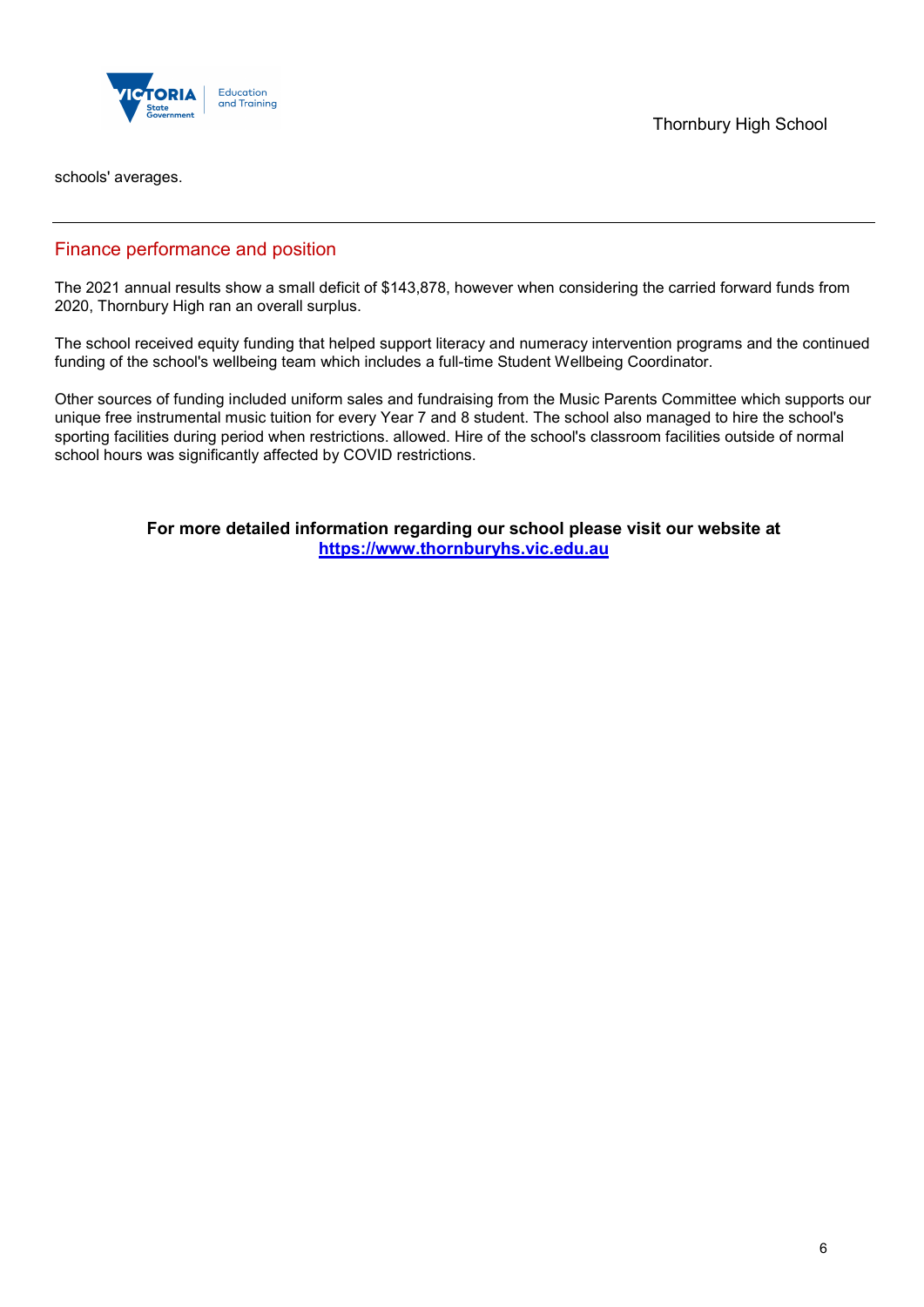

# **Performance Summary**

The Performance Summary for government schools provides an overview of how this school is contributing to the objectives of the Education State and how it compares to other Victorian government schools.

All schools work in partnership with their school community to improve outcomes for children and young people. Sharing this information with parents and the wider school community helps to support community engagement in student learning, a key priority of the Framework for Improving Student Outcomes.

Refer to the 'How to read the Annual Report' section for help on how to interpret this report.

# SCHOOL PROFILE

#### **Enrolment Profile**

A total of 1069 students were enrolled at this school in 2021, 504 female and 565 male.

21 percent of students had English as an additional language and 3 percent were Aboriginal or Torres Strait Islander.

#### **Overall Socio-Economic Profile**

The overall school's socio-economic profile is based on the school's Student Family Occupation and Education index (SFOE).

SFOE is a measure of socio-educational disadvantage of a school, based on educational and employment characteristics of the parents/carers of students enrolled at the school. Possible SFOE band values are: Low, Low-Medium, Medium and High. A 'Low' band represents a low level of socio-educational disadvantage, a 'High' band represents a high level of socio-educational disadvantage.

This school's SFOE band value is: Low - Medium

#### **Parent Satisfaction Summary**

The percent endorsement by parents on their school satisfaction level, as reported in the annual Parent Opinion Survey.

Percent endorsement indicates the percent of positive responses (agree or strongly agree) from parents who responded to the survey.



#### **School Staff Survey**

The percent endorsement by staff on School Climate, as reported in the annual School Staff Survey.

Percent endorsement indicates the percent of positive responses (agree or strongly agree) from staff who responded to the survey. Data is suppressed for schools with three or less respondents to the survey for confidentiality reasons.

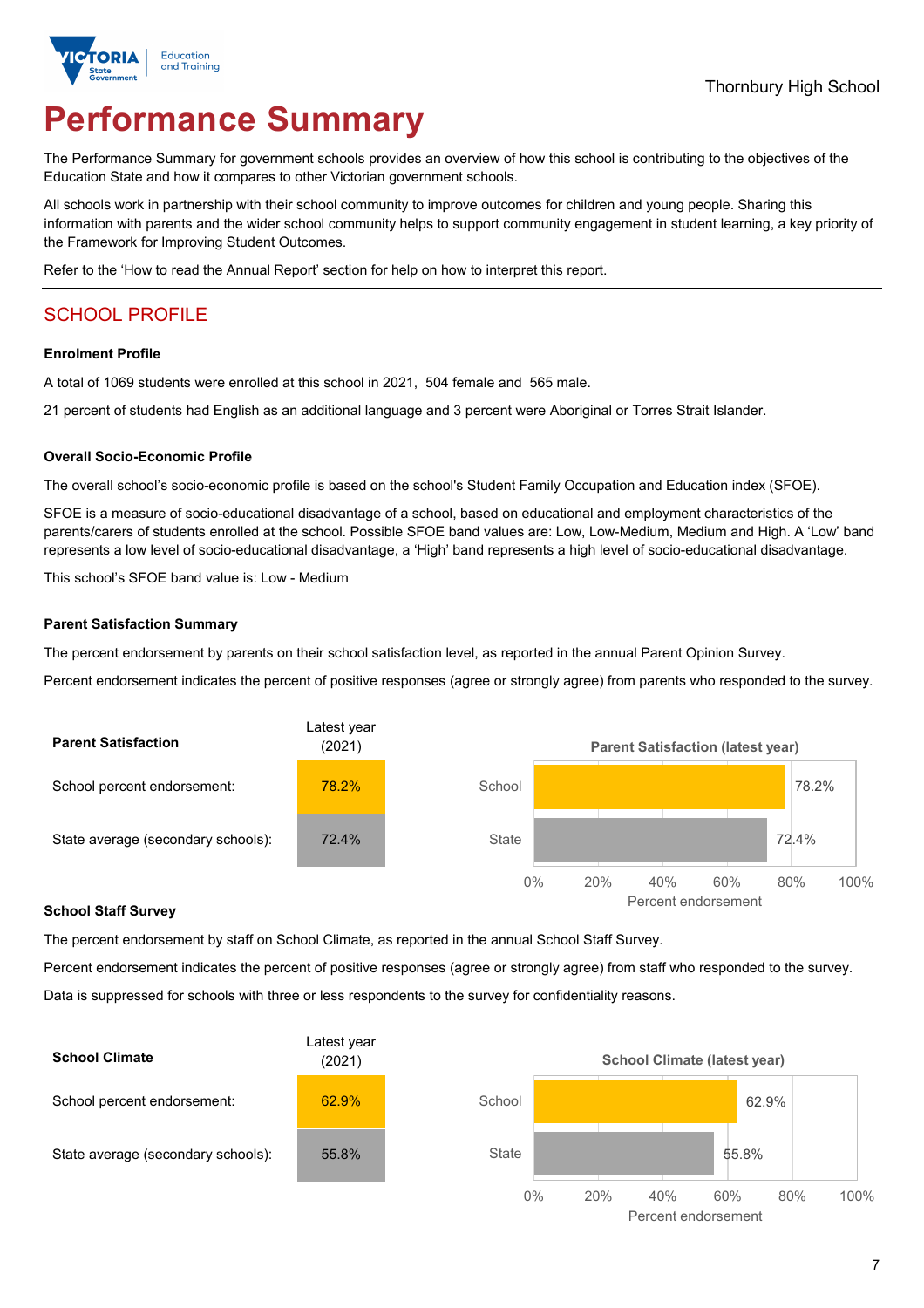

## ACHIEVEMENT

*Key: 'Similar Schools' are a group of Victorian government schools that are like this school, taking into account the school's socioeconomic background of students, the number of non-English speaking students and the size and location of the school.*

#### **Teacher Judgement of student achievement**

Percentage of students working at or above age expected standards in English and Mathematics.



| <b>Mathematics</b><br>Years 7 to 10                               | Latest year<br>(2021) |  |
|-------------------------------------------------------------------|-----------------------|--|
| School percent of students at or above age<br>expected standards: | 77.7%                 |  |
| Similar Schools average:                                          | 70.6%                 |  |
| State average:                                                    | 65.3%                 |  |

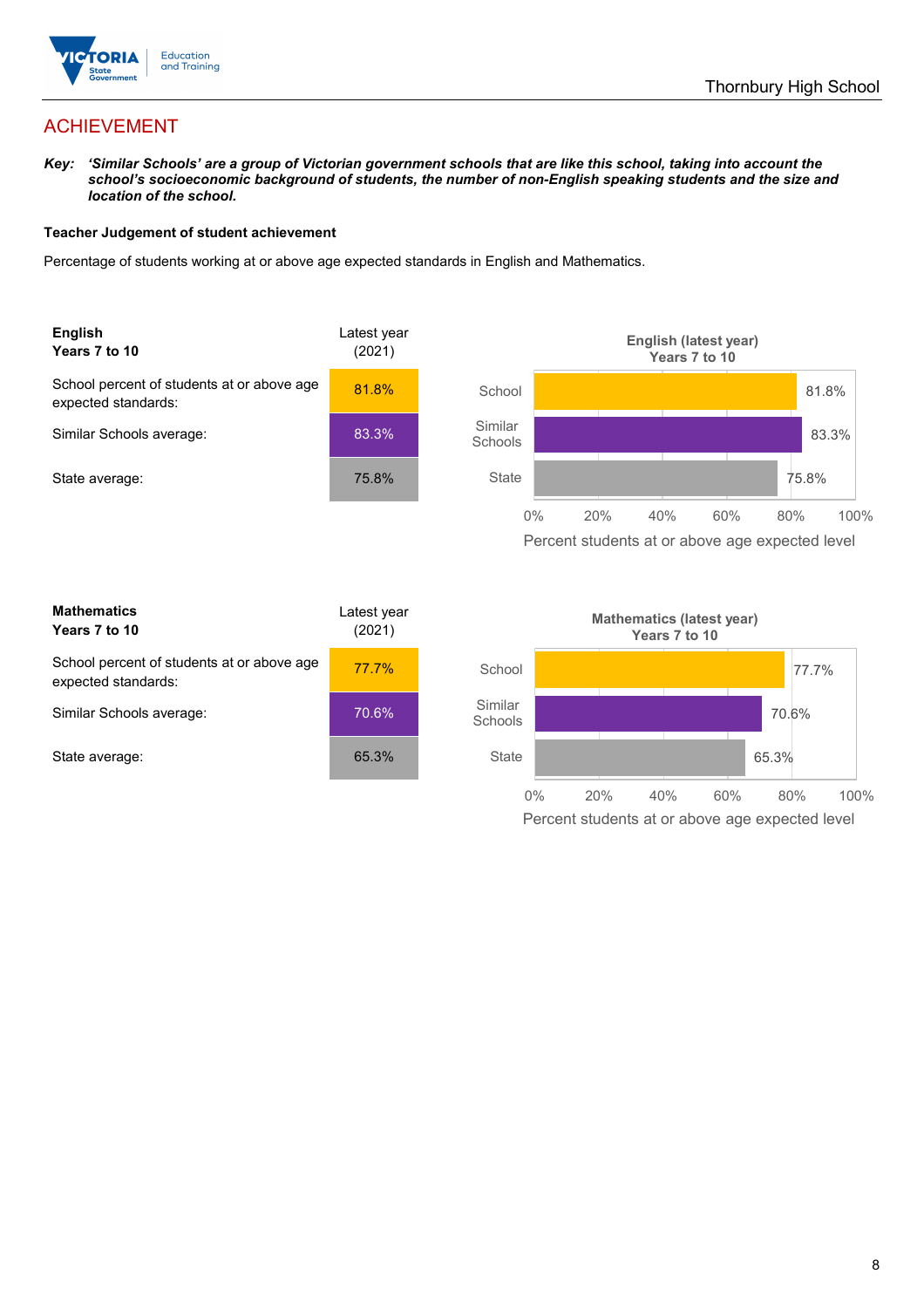

# ACHIEVEMENT (continued)

*Key: 'Similar Schools' are a group of Victorian government schools that are like this school, taking into account the school's socioeconomic background of students, the number of non-English speaking students and the size and location of the school.*

#### **NAPLAN**

Percentage of students in the top three bands of testing in NAPLAN.

Note: NAPLAN tests were not conducted in 2020, hence the 4-year average is the average of 2018, 2019 and 2021 data.

| Reading<br>Year <sub>7</sub>                      | Latest year<br>(2021) | 4-year<br>average |                    | <b>NAPLAN Reading (latest year)</b><br>Year <sub>7</sub> |                                                      |      |
|---------------------------------------------------|-----------------------|-------------------|--------------------|----------------------------------------------------------|------------------------------------------------------|------|
| School percent of students in<br>top three bands: | 58.7%                 | 61.6%             | School             |                                                          | 58.7%                                                |      |
| Similar Schools average:                          | 64.8%                 | 62.8%             | Similar<br>Schools |                                                          | 64.8%                                                |      |
| State average:                                    | 55.2%                 | 54.8%             | <b>State</b>       |                                                          | 55.2%                                                |      |
|                                                   |                       |                   | $0\%$              | 20%<br>40%                                               | 60%<br>80%<br>Percent of students in top three bands | 100% |
| Reading<br>Year 9                                 | Latest year<br>(2021) | 4-year<br>average |                    | <b>NAPLAN Reading (latest year)</b><br>Year 9            |                                                      |      |
| School percent of students in<br>top three bands: | 53.6%                 | 53.4%             | School             |                                                          | 53.6%                                                |      |
| Similar Schools average:                          | 48.1%                 | 49.6%             | Similar<br>Schools |                                                          | 48.1%                                                |      |
| State average:                                    | 43.9%                 | 45.9%             | <b>State</b>       |                                                          | 43.9%                                                |      |
|                                                   |                       |                   | $0\%$              | 20%<br>40%                                               | 60%<br>80%<br>Percent of students in top three bands | 100% |
| <b>Numeracy</b><br>Year <sub>7</sub>              | Latest year<br>(2021) | 4-year<br>average |                    | <b>NAPLAN Numeracy (latest year)</b><br>Year 7           |                                                      |      |
| School percent of students in<br>top three bands: | 62.8%                 | 60.5%             | School             |                                                          | 62.8%                                                |      |
| Similar Schools average:                          | 63.6%                 | 62.4%             | Similar<br>Schools |                                                          | 63.6%                                                |      |
| State average:                                    | 55.2%                 | 55.3%             | <b>State</b>       |                                                          | 55.2%                                                |      |
|                                                   |                       |                   | $0\%$              | 40%<br>20%                                               | 60%<br>80%<br>Percent of students in top three bands | 100% |
| <b>Numeracy</b><br>Year 9                         | Latest year<br>(2021) | 4-year<br>average |                    | <b>NAPLAN Numeracy (latest year)</b><br>Year 9           |                                                      |      |
| School percent of students in<br>top three bands: | 49.2%                 | 47.2%             | School             |                                                          | 49.2%                                                |      |
| Similar Schools average:                          | 48.1%                 | 50.3%             | Similar<br>Schools |                                                          | 48.1%                                                |      |
| State average:                                    | 45.0%                 | 46.8%             | <b>State</b>       |                                                          | 45.0%                                                |      |
|                                                   |                       |                   | $0\%$              | 20%<br>40%                                               | 80%<br>60%                                           | 100% |

Percent of students in top three bands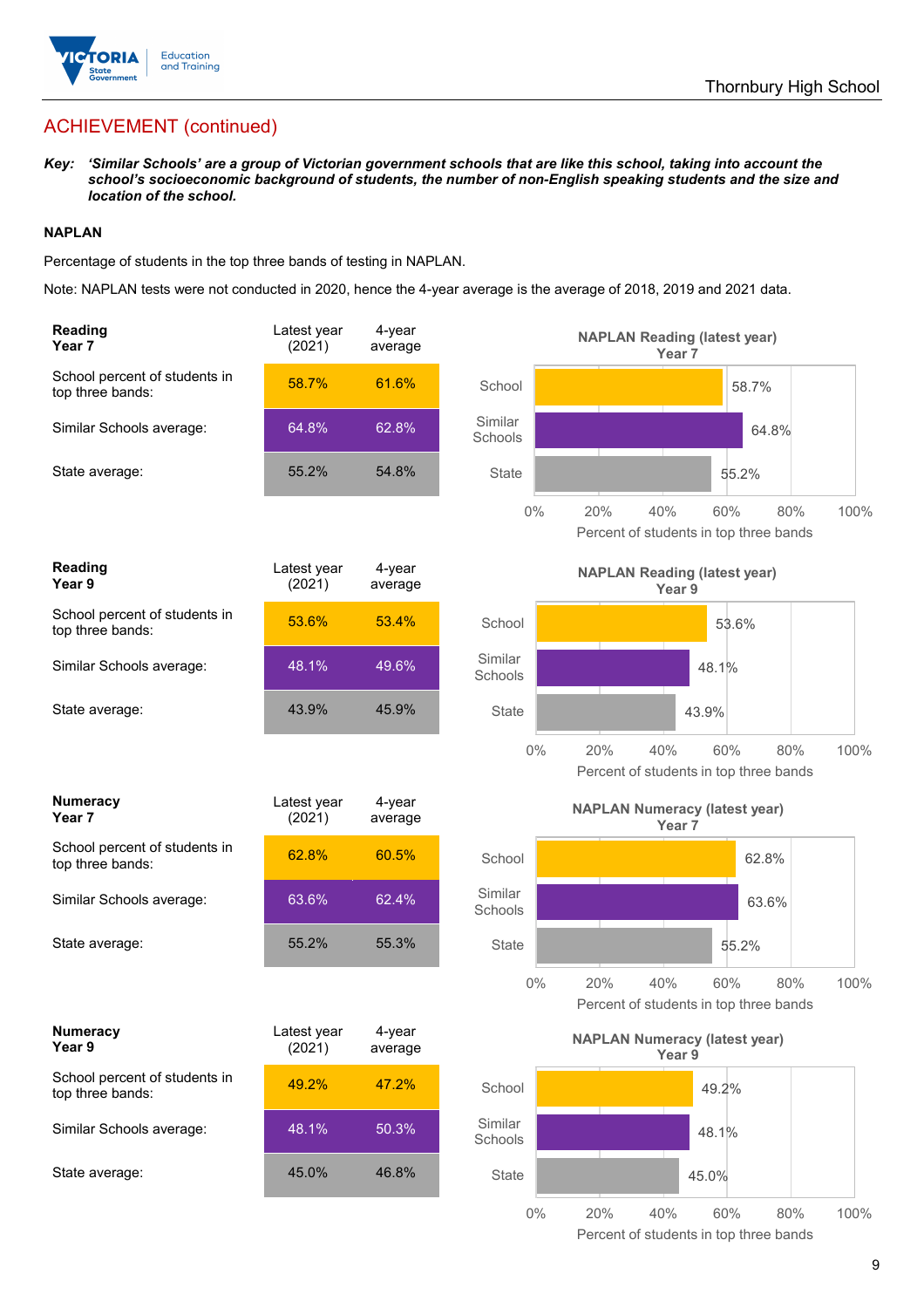

## ACHIEVEMENT (continued)

### **NAPLAN Learning Gain**

NAPLAN learning gain is determined by comparing a student's current year result relative to the results of all 'similar' Victorian students (i.e., students in all sectors in the same year level who had the same score two years prior). If the current year result is in the top 25 percent, their gain level is categorised as 'High'; middle 50 percent is 'Medium'; bottom 25 percent is 'Low'.

#### **Learning Gain Year 5 (2019) to Year 7 (2021)**



#### **Learning Gain Year 7 (2019) to Year 9 (2021)**

| Spelling:                      | 34%         | 44%            | 21%          | 25%                               | Percent o<br>40%<br>20%    | ↴<br>29%<br>28%   | 25%<br>23%                                | 28%<br>18%      | 34%<br>↘<br>21%    | 28%<br>20%                 |
|--------------------------------|-------------|----------------|--------------|-----------------------------------|----------------------------|-------------------|-------------------------------------------|-----------------|--------------------|----------------------------|
| Grammar and<br>Punctuation:    | 20%         | 52%            | 28%          | 23%                               | $0\%$                      |                   |                                           |                 |                    |                            |
|                                |             |                |              |                                   |                            | Reading           | Numeracy                                  | Writing         | Spelling           | Grammar and<br>Punctuation |
| Learning Gain                  |             |                |              |                                   |                            | <b>N</b> Low Gain | Medium Gain                               |                 | <b>Z</b> High Gain |                            |
| Year 7 (2019) to Year 9 (2021) |             |                |              |                                   |                            |                   |                                           |                 |                    |                            |
|                                | Low<br>Gain | Medium<br>Gain | High<br>Gain | High Gain<br>(Similar<br>Schools) |                            |                   | <b>NAPLAN Learning Gain (latest year)</b> | Year 7 - Year 9 |                    |                            |
| Reading:                       | 24%         | 52%            | 24%          | 24%                               | 100%<br>80%                |                   |                                           |                 |                    |                            |
| Numeracy:                      | 21%         | 52%            | 28%          | 22%                               | 60%                        | 52%               | 52%                                       | 50%             | 51%                | 49%                        |
| Writing:                       | 18%         | 50%            | 33%          | 23%                               | Percent of students<br>40% |                   | 28%                                       | 33%             | 28%                | 28%                        |
| Spelling:                      | 28%         | 51%            | 21%          | 24%                               | 20%                        | 24%<br>24%        | 21%                                       | 18%             | 21%                | 22%                        |
| Grammar and<br>Punctuation:    | 22%         | 49%            | 28%          | 23%                               | $0\%$                      |                   |                                           |                 |                    |                            |
|                                |             |                |              |                                   |                            | Reading           | Numeracy                                  | Writing         | Spelling           | Grammar and<br>Punctuation |
|                                |             |                |              |                                   |                            | <b>N</b> Low Gain | <b>Medium Gain</b>                        |                 | <b>2High Gain</b>  |                            |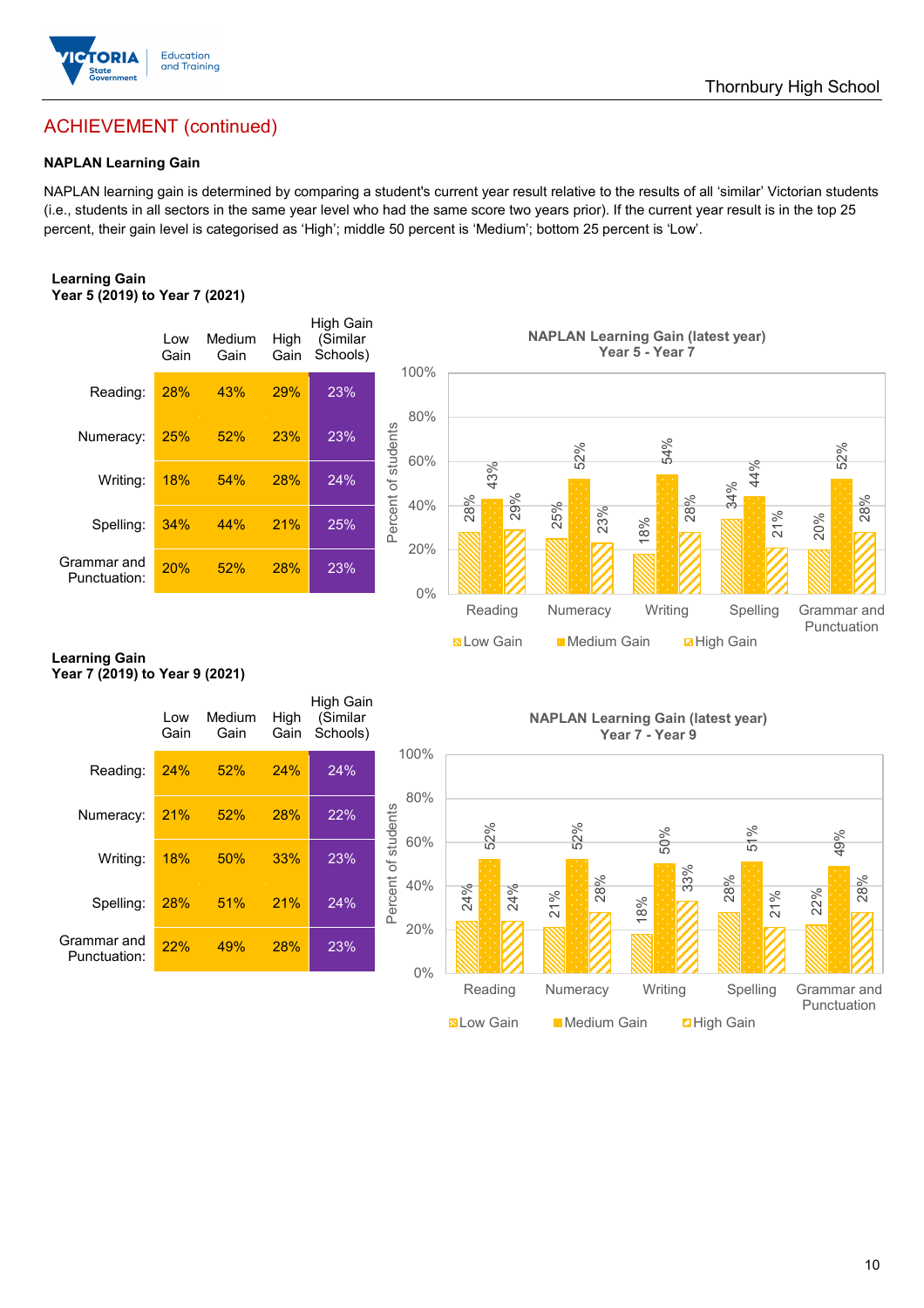

# ACHIEVEMENT (continued)

#### **Victorian Certificate of Education (VCE)**

Mean study score from all VCE subjects undertaken by students at this school. This includes all Unit 3 and 4 studies (including those completed in Year 11) and any VCE VET studies awarded a study score.

The maximum student study score is 50 and the state-wide mean (including government and non-government schools) is set at 30.



\* *Due to COVID-19, there may be some under-reporting of VET completed competencies from schools due to students still completing outstanding 2021 VET units in 2022.*

## ENGAGEMENT

*Key: 'Similar Schools' are a group of Victorian government schools that are like this school, taking into account the school's socioeconomic background of students, the number of non-English speaking students and the size and location of the school.*

#### **Average Number of Student Absence Days**

Absence from school can impact on students' learning. Common reasons for non-attendance include illness and extended family holidays. Absence and attendance data in 2020 and 2021 may have been influenced by local COVID-19.



Average number of absence days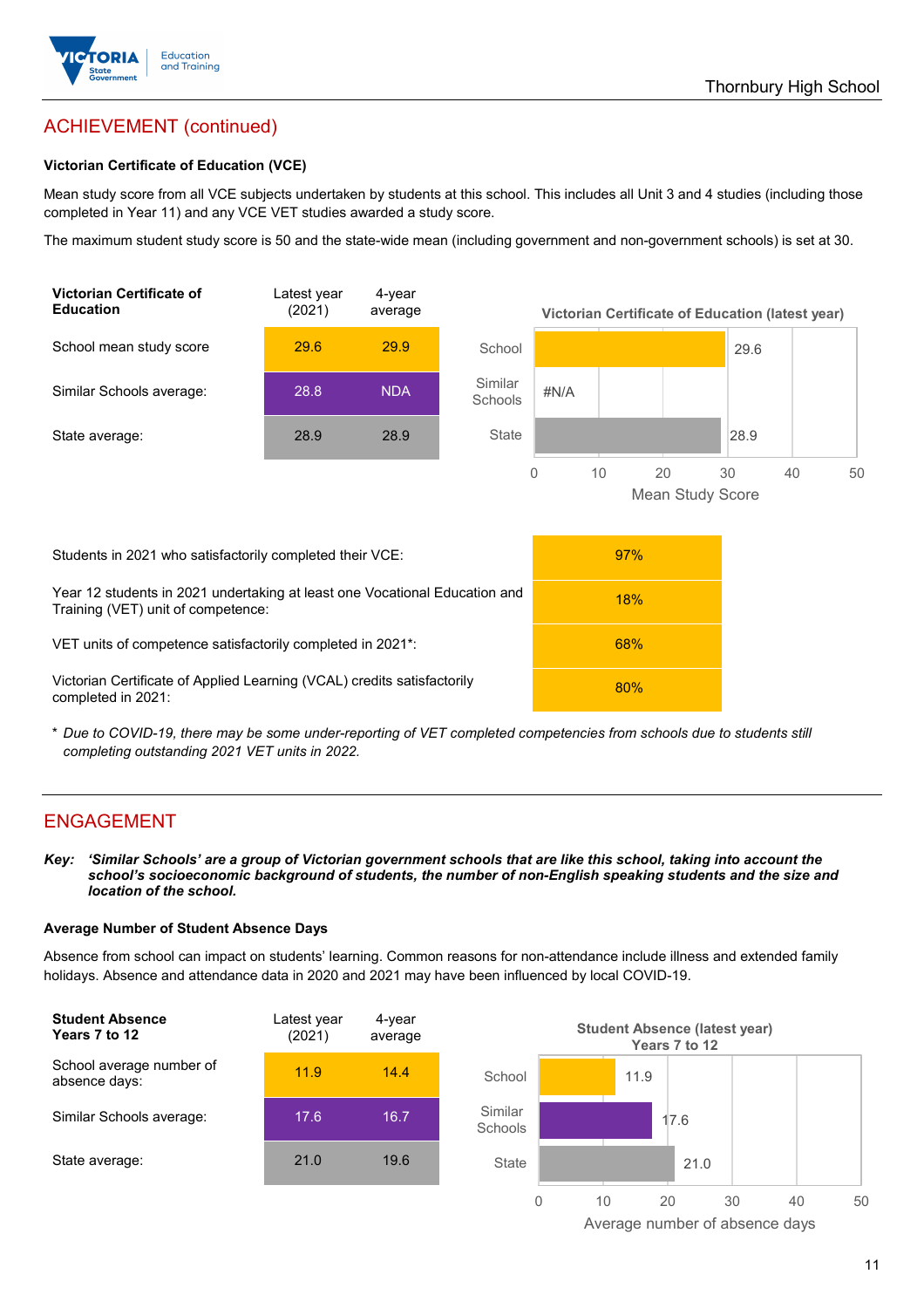

## ENGAGEMENT (continued)

#### **Attendance Rate (latest year)**

|                                             | Year i | Year 8 | Year 9 | Year 10 | Year 11 | Year 12 |
|---------------------------------------------|--------|--------|--------|---------|---------|---------|
| Attendance Rate by year level<br>$(2021)$ : | 95%    | 93%    | 92%    | 93%     | 95%     | 96%     |

#### **Student Retention**

Percentage of Year 7 students who remain at the school through to Year 10.



#### **Students exiting to further studies or full-time employment**

Percentage of students from Years 10 to 12 going on to further studies or full-time employment.

Note: This measure refers to data from the year when students exited the school. Data excludes destinations recorded as 'Unknown'.



Percent of students with positive destinations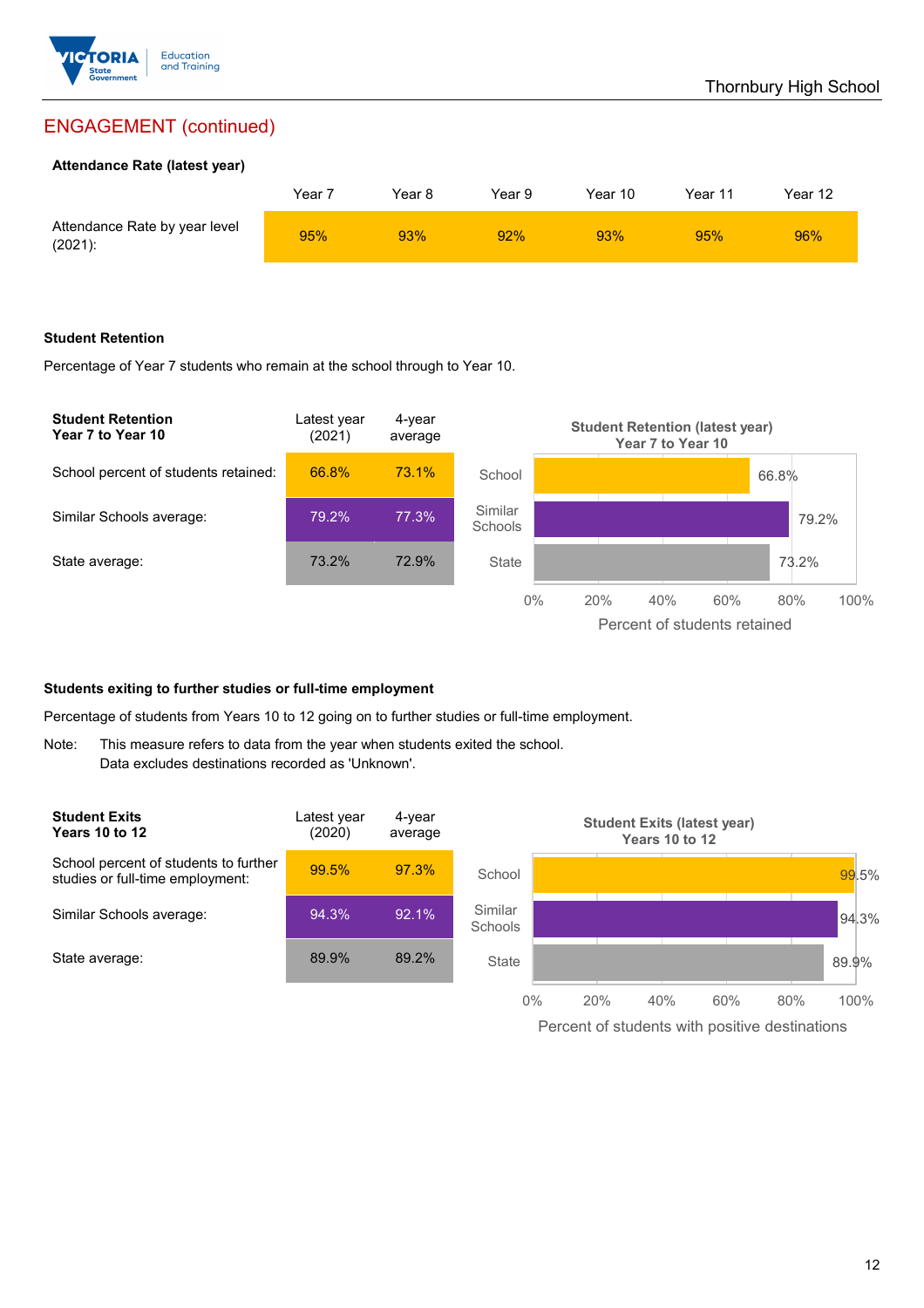

## WELLBEING

*Key: 'Similar Schools' are a group of Victorian government schools that are like this school, taking into account the school's socioeconomic background of students, the number of non-English speaking students and the size and location of the school.*

#### **Student Attitudes to School – Sense of Connectedness**

The percent endorsement on Sense of Connectedness factor, as reported in the Attitudes to School Survey completed annually by Victorian government school students, indicates the percent of positive responses (agree or strongly agree).



*Due to lower participation rates, differences in the timing of the survey/length of survey period and the general impact of Covid19 across 2020 and 2021, data are often not comparable with previous years or within similar school groups. Care should be taken when interpreting these results.*



#### **Student Attitudes to School – Management of Bullying**

The percent endorsement on Management of Bullying factor, as reported in the Attitudes to School Survey completed annually by Victorian government school students, indicates the percent of positive responses (agree or strongly agree).

| <b>Management of Bullying</b><br>Years 7 to 12 | Latest year<br>(2021) | 4-year<br>average |  |
|------------------------------------------------|-----------------------|-------------------|--|
| School percent endorsement:                    | 61.0%                 | 67.4%             |  |
| Similar Schools average:                       | 52.1%                 | 56.6%             |  |
| State average:                                 | 53.3%                 | 56.8%             |  |

*Due to lower participation rates, differences in the timing of the survey/length of survey period and the general impact of Covid19 across 2020 and 2021, data are often not comparable with previous years or within similar school groups. Care should be taken when interpreting these results.*

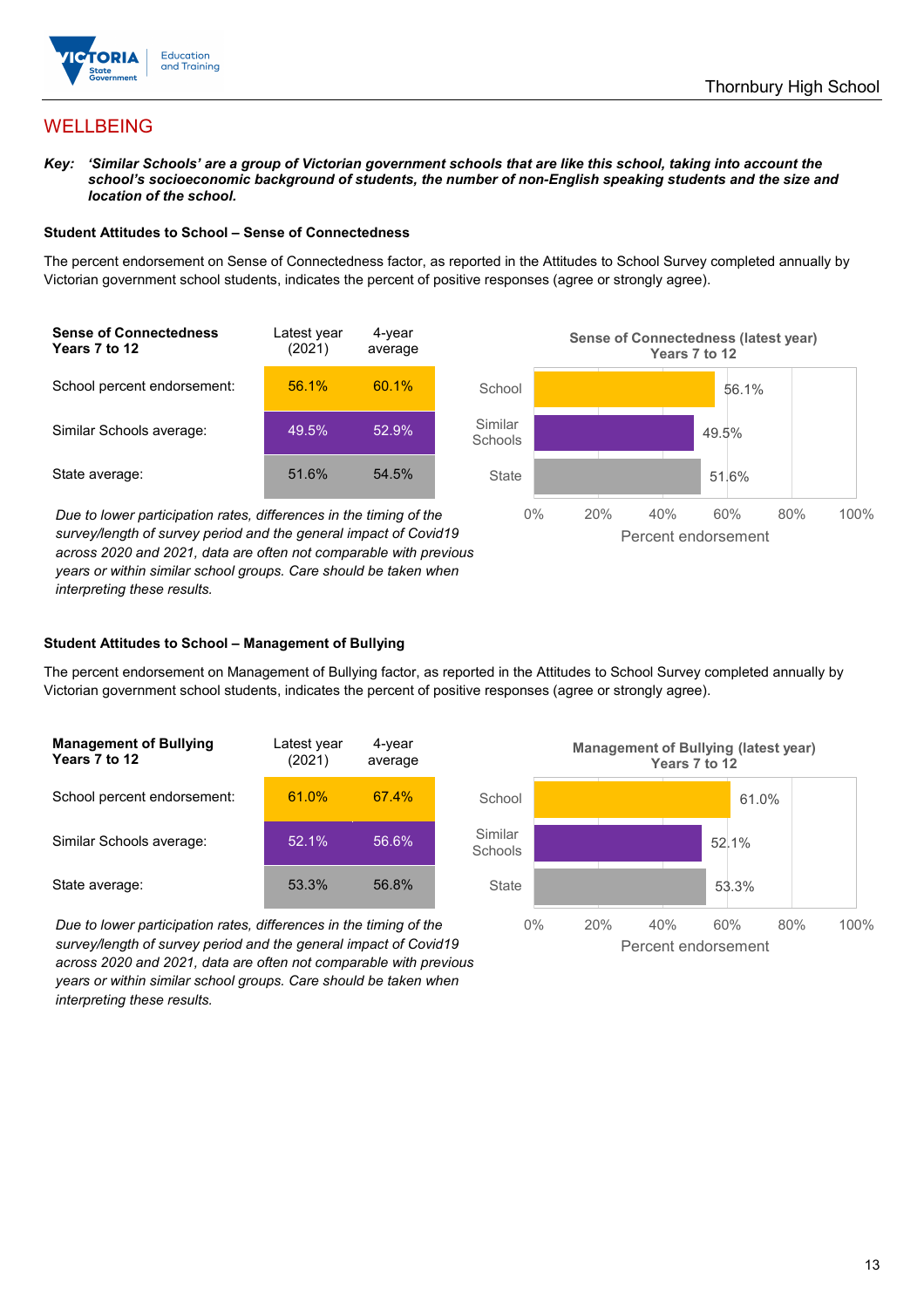

# **Financial Performance and Position**

FINANCIAL PERFORMANCE - OPERATING STATEMENT SUMMARY FOR THE YEAR ENDING 31 DECEMBER, 2021

| <b>Revenue</b>                        | <b>Actual</b> |
|---------------------------------------|---------------|
| <b>Student Resource Package</b>       | \$10,666,704  |
| <b>Government Provided DET Grants</b> | \$1,451,234   |
| Government Grants Commonwealth        | \$13,979      |
| <b>Government Grants State</b>        | \$36,089      |
| <b>Revenue Other</b>                  | \$13,345      |
| <b>Locally Raised Funds</b>           | \$630,178     |
| <b>Capital Grants</b>                 | \$0           |
| <b>Total Operating Revenue</b>        | \$12,811,528  |

| Equity <sup>1</sup>                                 | <b>Actual</b> |
|-----------------------------------------------------|---------------|
| Equity (Social Disadvantage)                        | \$150,421     |
| Equity (Catch Up)                                   | \$49.056      |
| <b>Transition Funding</b>                           | \$0           |
| Equity (Social Disadvantage - Extraordinary Growth) | \$0           |
| <b>Equity Total</b>                                 | \$199,477     |

| <b>Expenditure</b>                    | <b>Actual</b> |
|---------------------------------------|---------------|
| Student Resource Package <sup>2</sup> | \$10,867,121  |
| Adjustments                           | \$0           |
| <b>Books &amp; Publications</b>       | \$9,737       |
| Camps/Excursions/Activities           | \$231,054     |
| <b>Communication Costs</b>            | \$21,083      |
| Consumables                           | \$233,121     |
| Miscellaneous Expense <sup>3</sup>    | \$397,513     |
| <b>Professional Development</b>       | \$28,731      |
| Equipment/Maintenance/Hire            | \$275,279     |
| <b>Property Services</b>              | \$234,376     |
| Salaries & Allowances <sup>4</sup>    | \$282,945     |
| <b>Support Services</b>               | \$214,551     |
| Trading & Fundraising                 | \$6,362       |
| Motor Vehicle Expenses                | \$10,042      |
| Travel & Subsistence                  | \$19          |
| <b>Utilities</b>                      | \$140,075     |
| <b>Total Operating Expenditure</b>    | \$12,952,008  |
| <b>Net Operating Surplus/-Deficit</b> | (\$140,481)   |
| <b>Asset Acquisitions</b>             | \$68,954      |

(1) The equity funding reported above is a subset of the overall revenue reported by the school.

(2) Student Resource Package Expenditure figures are as of 10 Mar 2022 and are subject to change during the reconciliation process.

(3) Miscellaneous Expenses include bank charges, administration expenses, insurance and taxation charges.

(4) Salaries and Allowances refers to school-level payroll.